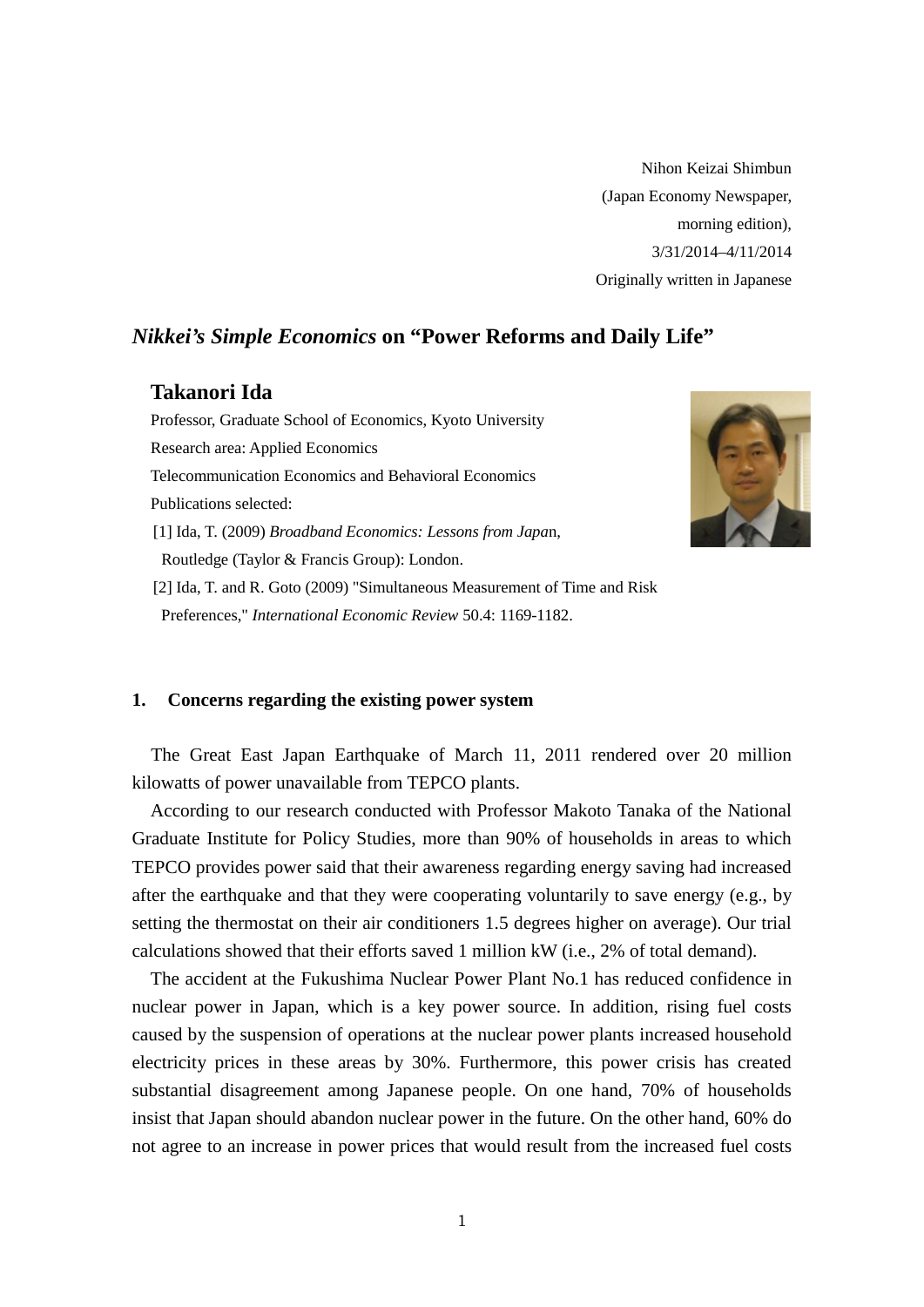at thermal power plants. In other words, there is a contradiction between accepting nuclear power and agreeing to the price increase that would result from its alternatives. In psychology, this type of internal conflict is called "cognitive dissonance." When forced to choose from among difficult options, consumers tend to be more inflexible to change once they have made their initial choice because of actions arising from the principle of self-justification.

Traditionally, although Japan's power industry has long provided the world's most stable power through its regional monopoly and price regulation, concerns have been expressed about its existing power system since the earthquake. The Japanese government recently announced a basic policy to overcome this power crisis by allowing consumers to freely choose their power supply and by introducing the liberalization of the power industry without territorial restrictions. In this series, I examine the economics viewpoint of how these power system reforms may affect the lives of people in Japan.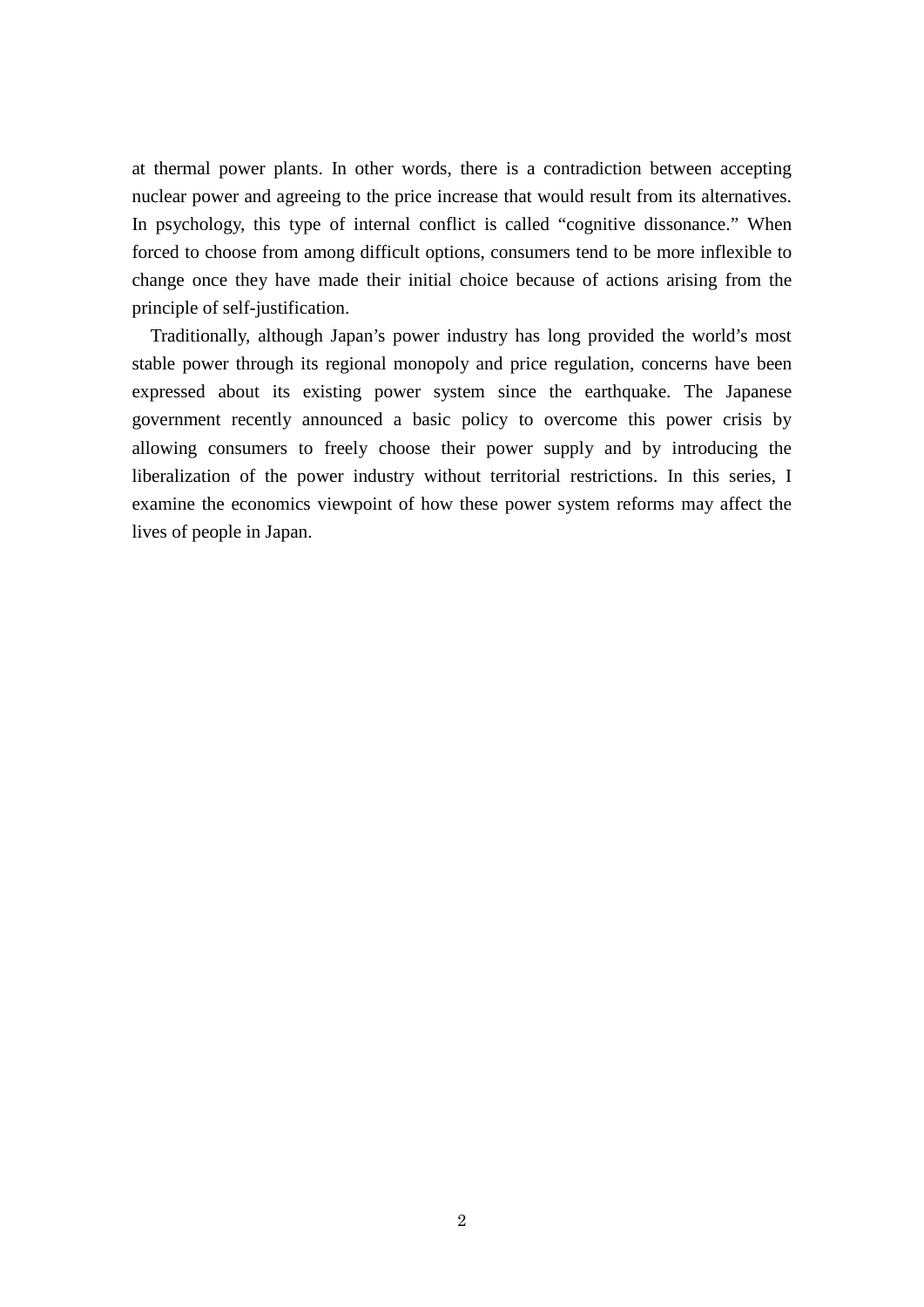#### **2. Insufficient liberalization**

Here, we review why electricity is not bought and sold as an ordinary good. Because power cannot be stored, it must be generated simultaneously and at the same rate as it is consumed. Thus, power companies must plan the construction of power plants in anticipation of long-term future (i.e., many decades) demand.

In order to transmit power, a power grid is required, the construction of which incurs huge fixed costs. If one company supplies power monopolistically over a region, the cost should be lower than under a non-monopolistic situation. This is called a natural monopoly. Based on this theory, the government has allowed certain power companies to enjoy regional monopolies in return for regulating the electricity prices they charge.

Subsequently, there has been technological innovation in small generators such as gas turbines. As the need for regional monopolies has been fading in the power generation sector, four power reforms have been conducted since 1995. First, the principle of competition was introduced in the power generation sector, and retail sales were liberalized for large target customers. In order to build a foundation for fair competition between old and new power companies, the wheeling system was created, where companies can pay predetermined fees to use another company's grid. Furthermore, measures were taken to ensure the transparency and neutrality of management, such as separation of accounting of the power transmission and distribution divisions.

Japanese power reforms were less radical compared to countries like the United Kingdom who took strong action to liberalize power retail sales nationwide. However, power prices dropped by almost 20% despite an upward trend in fuel costs. On the other hand, newer power companies won only small shares of the liberalized market. In addition, there was little cross-border competition in areas where existing power companies traditionally dominated. This is because the capacity of the grid that connects the power companies is insufficient, and nationwide supply and demand has not been sufficiently adjusted.

After the Great East Japan Earthquake, the Japanese government decided to force full-scale power reforms. Targets include establishing an agency by 2015 to operate the power system over a large area to strengthen the ability to adjust nationwide supply and demand; fully liberalizing the retail sectors by 2016; further neutralizing the power transmission and distribution divisions around 2018 to 2020 by making them legally separated entities; and eventually abolishing price regulations.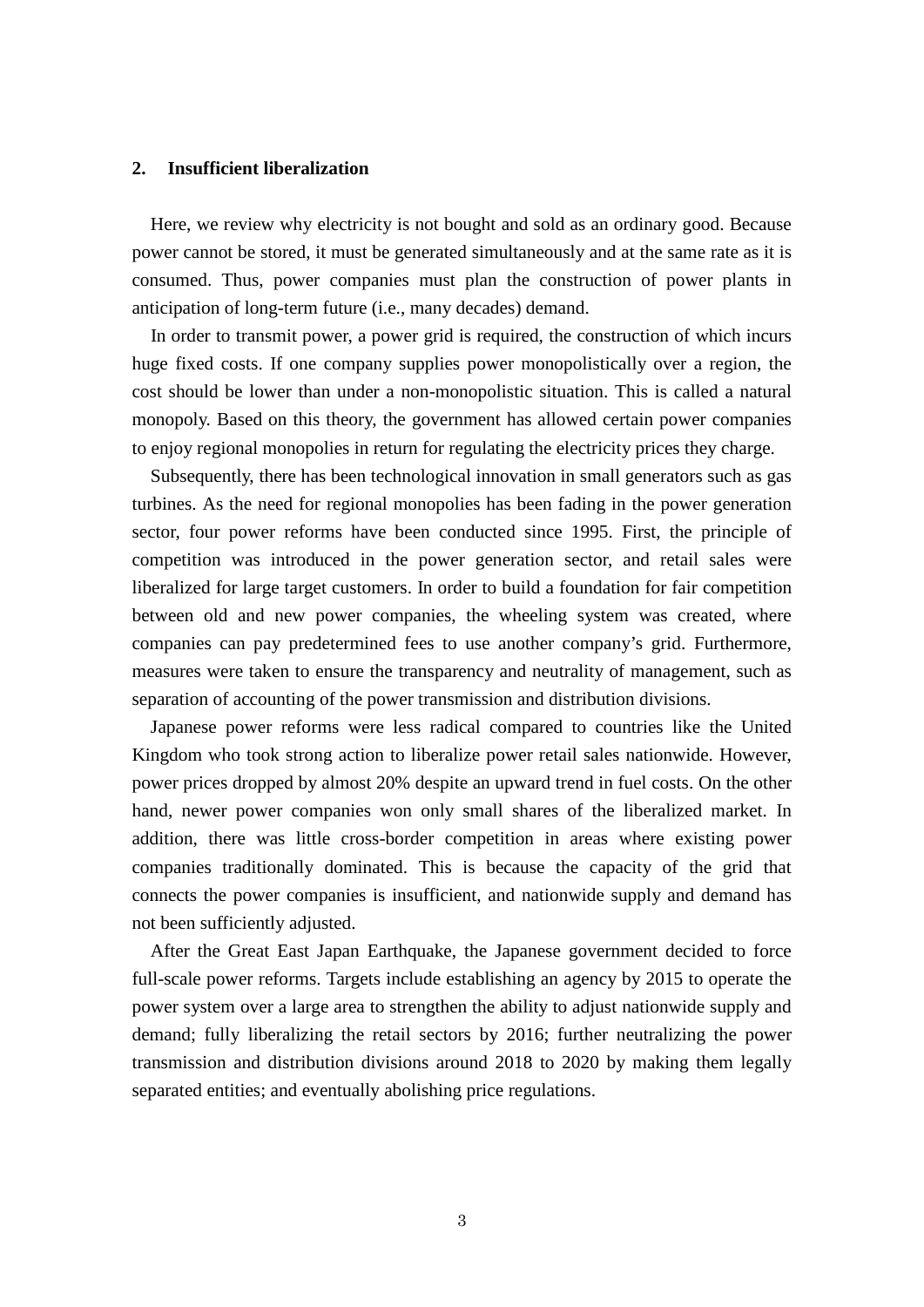### **3. Advantages and disadvantages of liberalization**

In 2016, all power consumers (including households) will be given the freedom to choose the power company they purchase power from. Currently, retail customers have agreements with monopolistic power companies in their respective regions and select power prices from their company's pricing options. Today, many residences, particularly all-electric ones, have access to a dual-power pricing system, where higher rates are charged in the daytime and cheaper rates are charged at night. However, the vast majority of households are still charged according to a single fixed price regardless of when they consume power.

Thus, what changes will occur after liberalization is complete and households can choose which power company to purchase power from? In addition to contracts with existing power companies that previously operated in other regions, entrants from other industries are also expected to offer power. Softbank has announced that it intends to enter the retail electricity market. The company has approximately 50 million telephone customers, and it can take advantage of its customer base by offering attractive discounts for combined telephone and power service packages.

In order to attract customers from existing power companies, new power companies will create price menus tailored to customers' consumption attributes and supply–demand characteristics. This is called "cream skimming," because it involves taking only the highest-value customers. Existing power companies are not expected to allow their customers to transfer: They must also create new attractive price menus.

Concerns remain that some consumers will be left behind in this competition. There may be households who are not able to use electricity at the same price as their current ones, because the supply obligations of existing power companies will be abolished after liberalization. To solve this, the government's current reform plan includes the condition that supply obligations imposed on the power transmission and distribution companies will continue for a certain period after liberalization so customers can purchase power for the same prices as the current regulated ones.

Furthermore, electricity is a daily essential; thus, it must be provided equally to all for reasonable prices regardless of where they live or how low their incomes are. The universal service system, in which operators provide services to households nationwide, must be the responsibility of all power companies (old or new) as a necessary competition expense. Such costs can be recouped by increasing the wheeling service prices that allow other players to use that company's grid. Thus, there are advantages and disadvantages to liberalization.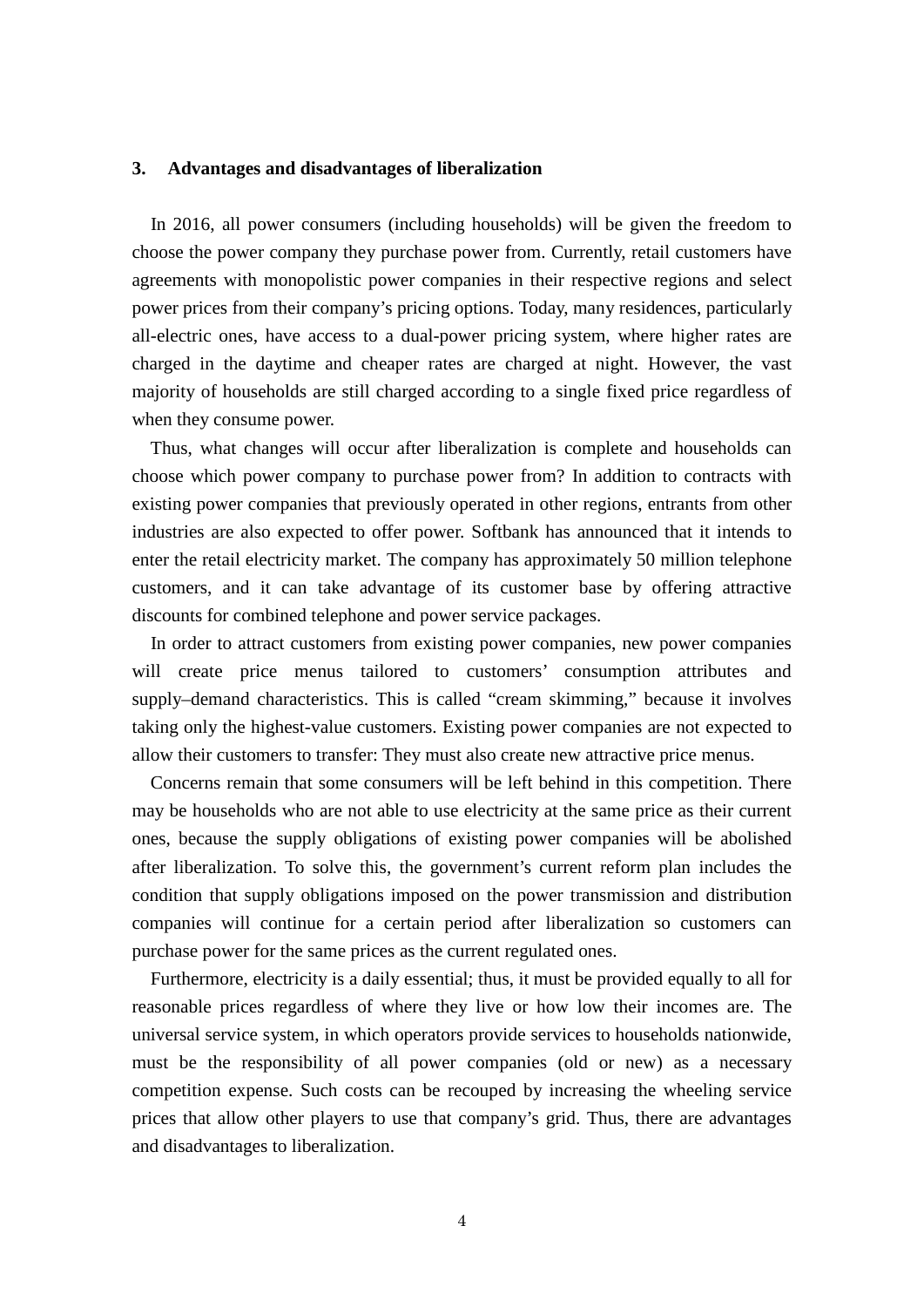#### **4. Demand adjustment through variable power prices**

There are approximately 9,000 hours per year, 1% of which are critical peak hours, the period of highest power consumption (i.e., 15 mid-summer days during the daytime). This peak period is estimated to constitute 10 to 15% of the entire annual cost of power generation. Because this generation cost constitutes 60 to 70% of the entire operations costs of a power company, if peak demand can be controlled, power prices can be reduced by 5 to10% from their current level.

A market attains balance between supply and demand by setting higher prices when costs are high and lower prices when costs are low. Thus, power prices must be set high during peak periods and low during non-peak periods. The method of adjusting demand through variable prices is called "the demand response."

The effectiveness of the demand response has long been the subject of controversy. Those who insist it has no or little effect argue that because electricity is an essential good, it does not response to price changes. Therefore, power supply and demand cannot be adjusted by adjusting prices.

This is partially correct. Electricity demand does not respond sensitively to price changes. Over 100 empirical case studies have been conducted in the United States, who has experienced several massive power outages and has high expectations for the response to demand. Japan is also gradually accumulating empirical data. These case studies show that a price change of 10% induces a demand change of only 1% (i.e., the price elasticity of demand is 0.1). However, because this price elasticity is highly statistically significant, from an academic viewpoint, it signifies power demand responses to price.

In order to effectively use the demand response, the use of smart meters measuring and recording hourly power consumption must be widely adopted. Social experiments measuring their cost effectiveness have begun in the United States and in Japan.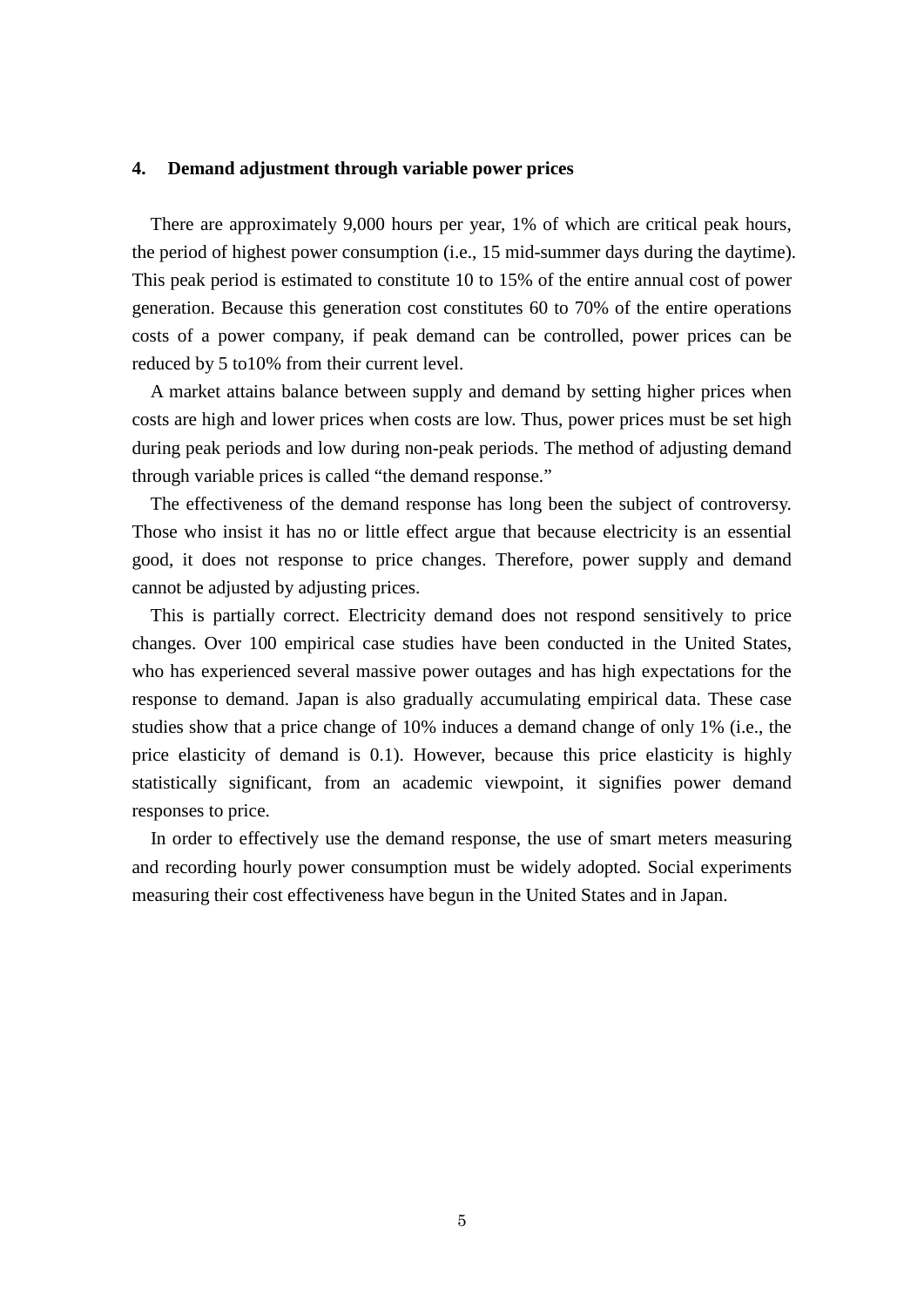### **5. The effects of peak demand control**

Power suppliers are in the process of installing smart meters for customers (including households) to measure their hourly power consumption. They aim to establish a next-generation grid (i.e., a smart grid) that can absorb surplus energy generated using variable renewable energy (e.g., solar and wind power). In addition, demand response will be used to control the peak demand by changing power prices.

The pioneering adopter of this concept was California, who experienced massive power crises in the early 2000s. The state installed smart meters in target homes and conducted over 100 social experiments in which the power prices varied by hour. However, the power saving effects varied from 0 to 50%. Ultimately, many concerns were expressed regarding the results amid criticisms of improper management.

In Japan, the Ministry of Economy, Trade, and Industry has started social experiments on the demand response using smart grids in four designated regions, starting with Kita Kyushu and Keihanna Science City (a special district for structural reforms in Seika-cho, Kyoto Prefecture). In the summer of 2012, these regions issued requests to their consumers to save energy during the peak hours for power demand and changed their per-kilowatt electricity prices by 50 to 150 yen. Furthermore, when setting the variable rates, revenue neutrality was imposed: Revenues remained constant to prevent power companies from profiting from the differences between the new and old rates.

The results were extremely interesting. It was found that the demand response can reduce peak demand by up to 20%, but simply raising the power price cannot achieve such a reduction despite the level of increase. Furthermore, this method was found to be most effective during the summer holiday period when family members stay home for longer hours. The effect drops drastically after the O-Bon festival in mid-August, after which family members return to work and school.

Over 90% of the households participating in this experiment were successfully able to save energy costs through a variety of techniques, such as changing their use of appliances such as air conditioners or washing machines from peak hours to off-peak hours. Therefore, if power demand is spread more equally throughout the day and the power companies' management becomes more efficient, power prices should be cheaper. The variable-rate plan also helps improve household finances.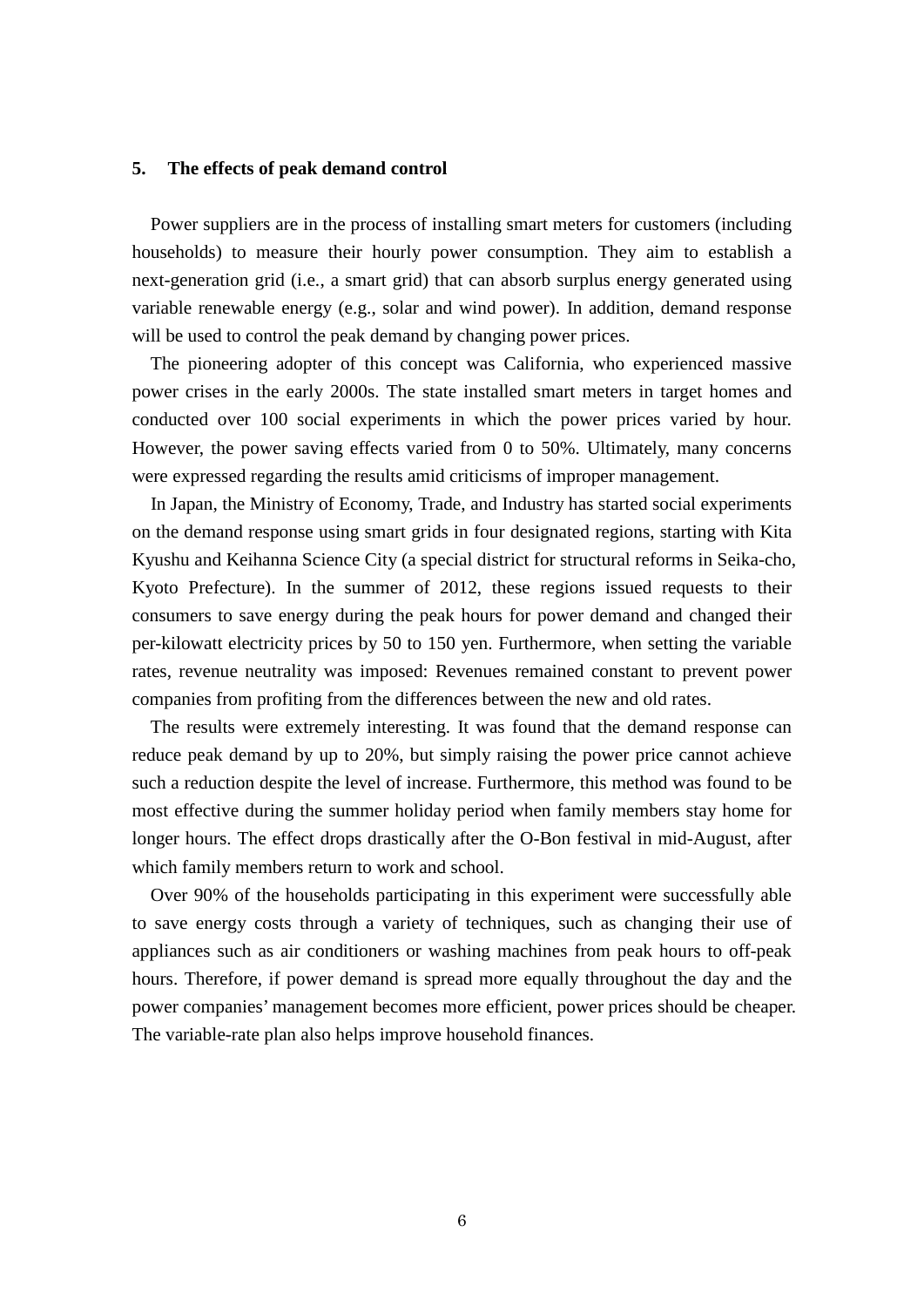#### **6. Taking the stance of users**

Since April this year, the major power companies, including TEPCO, have started a full-fledged installation of smart meters to measure power consumption over time. The installation costs, which total 1 trillion yen, will be shared by consumers through higher power prices, and power data collected from the smart meters will be made available to new power companies. The installation of smart meters is the first step for a demand response approach in which peak power demand can be controlled through variable electricity rates. However, there are problems to overcome.

In one social experiment conducted in California, under an opt-in system, only 20% of customers signed up for the variable-rate plan despite a 20% savings in energy. On the other hand, when an opt-out system was implemented, 90% of customers chose to stay with the new rate plan, and 10% energy savings was achieved. The total effect is calculated by multiplying subscriptions by the energy-saving effect; thus, the opt-out system (9%) achieved a greater effect than the opt-in system did (4%).

Therefore, it is desirable to employ an opt-out variable-rate plan, and many households can save electricity costs just by subscribing to this plan. Even if they are aware of the savings, they tend to continue with their current contract because of the inconvenience and time required to change contracts (i.e., switching costs). If consumers were to spend considerable amounts on installing smart meters but continue with their flat-rate contracts, their investment would not generate returns.

Based on this sort of economic psychology, social experiments to spread the use of demand response to adjust power supply and demand by changing power prices will be implemented in Yokohama, Japan. Various techniques to lower switching costs will be tested, such as notifying the households of both their flat-rate and variable-rate bills so they can compare between the two to see which is more economical and charging the household the cheaper bill for the first year despite their current rate plan (i.e., a bill protection system).

To date, power reforms have been planned and implemented primarily according to the logic of the power companies. However, consumers' voluntary willingness to participate is critical and essential to creating a mechanism in which consumers can enjoy energy savings.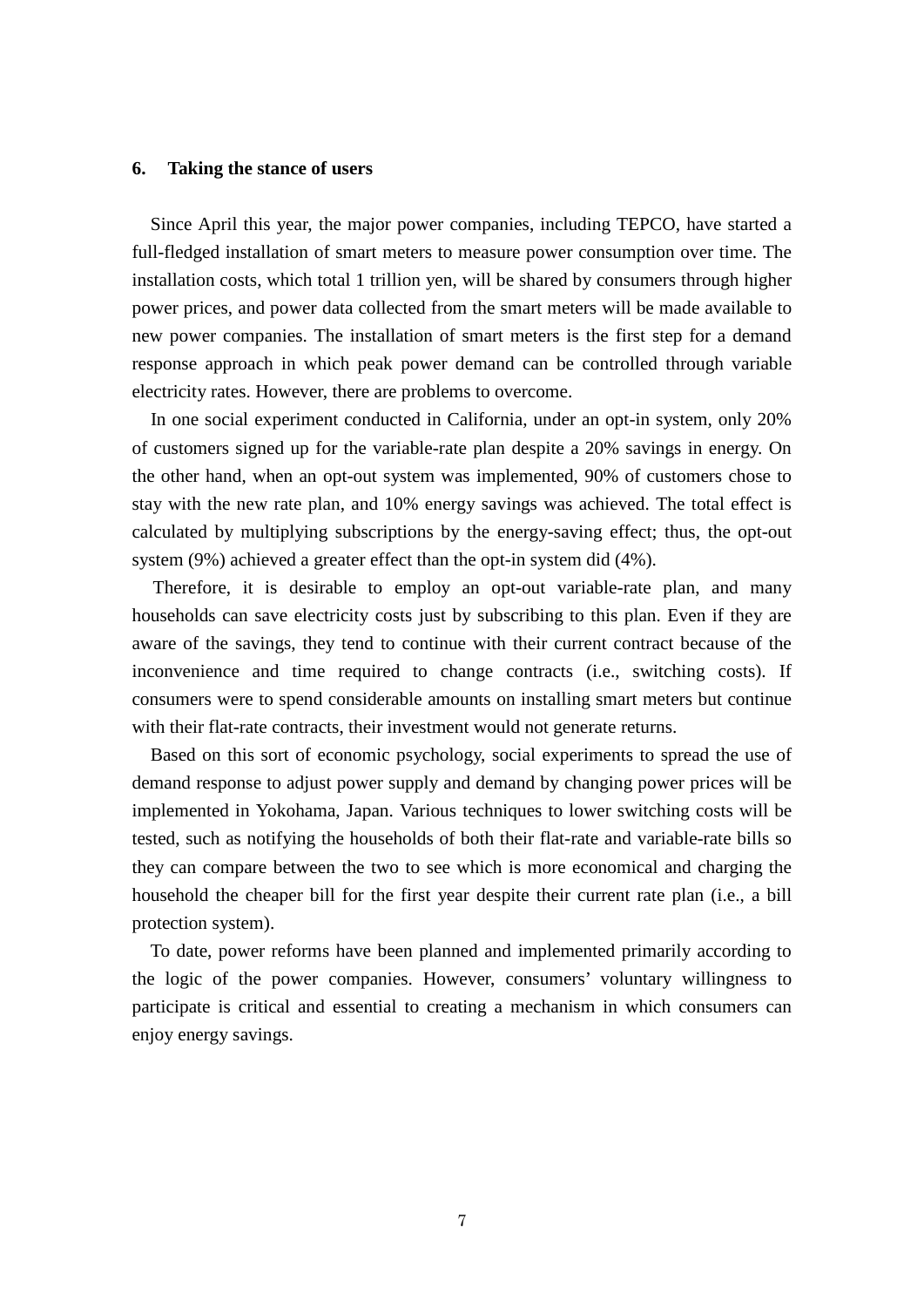### **7. The role of the wholesale market**

Once the power market is fully liberalized, companies and individuals will be able to choose their power provider. On the other hand, major problems may arise if the power company they choose cannot provide power when it is needed the most. Because power cannot be stored and must be consumed when it is generated, new power companies need to have strong power supply capacities to be able to meet demand.

In order to stably supply power, such a company will require its own power plant or an agreement to use another company's plant, but this is difficult. The Tokyo Metropolitan Government intended to construct a 1 million kW thermal plant after the Great East Japan Earthquake, but it was forced to abandon the plan when it realized it would cost over 100 billion yen. Some power companies sell renewable energy, but they face difficulties in supplying stably power. Therefore, if the situation remains unchanged, it is possible that no new power company will enter the market.

How would new power companies be attracted to the market? The wholesale market holds the key. If the wholesale market can be used, companies without large-scale power generating facilities can still supply power because they can procure it from the market if necessary. On the other hand, companies with private power generators in their factories can profit by selling their surplus power to the market. Thus, the market is a mechanism that can fully realize companies' potential capacities while using the world's resources without waste.

Another role of the market is to make social systems efficient through competition. If the wholesale market is active, competition in the power generation sector grows, and the most efficient (i.e., low cost and high profitability) power plants nationwide will become the market leaders. The Ministry of Economy, Trade, and Industry has provisionally calculated that this would reduce electricity costs by 170 billion yen annually.

However, the wholesale market is still small, constituting less than 1% of the total retail power market. In such a small market, supply and demand causes prices to fluctuate drastically, making it impossible for new power companies to stably supply power. Therefore, the government is also studying the possibility of nurturing the wholesale market by requiring existing power companies with extra capacity to generate more power and sell it in this market.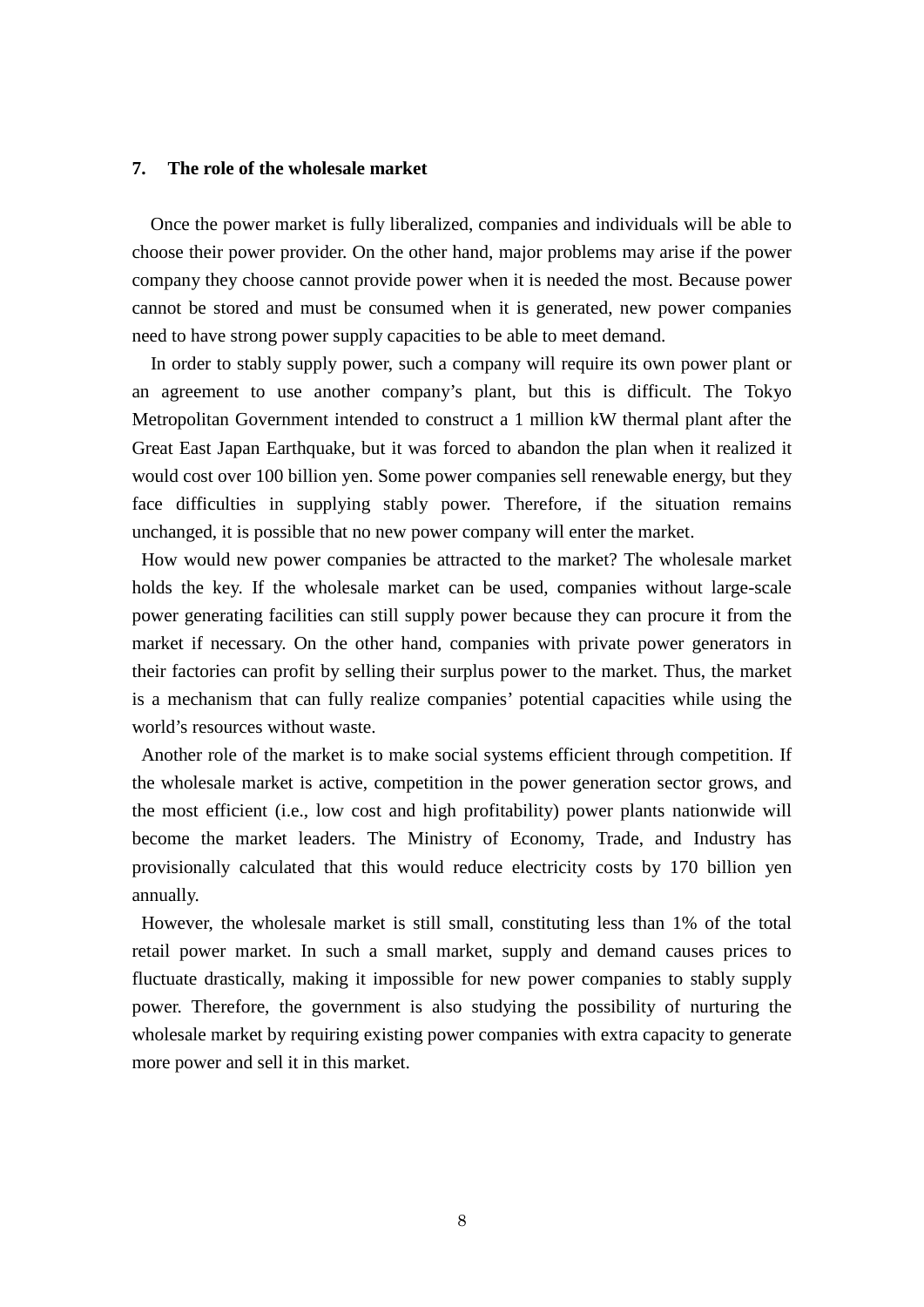#### **8. The need for grid neutrality**

In order to transmit power, a grid system is required. If a private company constructs its own grid system, it will incur a huge initial investment. This can prevent new prospective players from entering the market, and competition is not generated. In economics, industries such as the power industry that require a huge initial investment are called a "decreasing cost industry": They are regulated by the government so they cannot freely increase prices, but they are allowed to have regional monopolies.

The network facilities that are essential to the provision of services, such as transmission and distribution grids, are bottlenecks. If these bottleneck facilities are monopolized, there is no way to grow competition even when both upstream and downstream industries are liberalized.

Thus, how can these industries be liberalized to generate competition? A "two-tiered system" has been devised, where only the bottlenecks are separated and made independent. Thus, both existing companies and new entrants pay network fees under the same conditions and compete based on their generation capacity and service quality.

Power reforms to date have opened up the grid systems of existing power companies to new power companies and have separated accounting processes for transmission and distribution. However, if these are separated only within the same company, neutrality remains insufficient. For future power reforms, a legal separation in which transmission and distribution divisions are established as separate companies through holding companies is under consideration. This method has been applied to NTT in the past.

If this method is applied to the power industry, it is important to block the flow of people, goods, and capital within the same group of companies so that the group interest will not affect the neutrality of the transmission and distribution division. Furthermore, these divisions must be regulated so that new power companies are not treated unfairly. Similar to the success achieved in promoting competition in the communication industry, filling in gaps between the corporate strengths of existing and new companies by applying different regulations for each may be helpful. Here, costs are estimated to be lower for existing companies considering increases in future demand, and connection fees (i.e., infrastructure use fees) are reduced for new companies.

A major concern is that power companies' management foundations have weakened following the accident at Fukushima Nuclear Power Plant No.1. If the connection fees are set high, new power companies cannot enter the market, but if they are set low, it would affect the existing power companies' management. Therefore, it is necessary to set the rules by which bottleneck facilities can be used fairly and efficiently.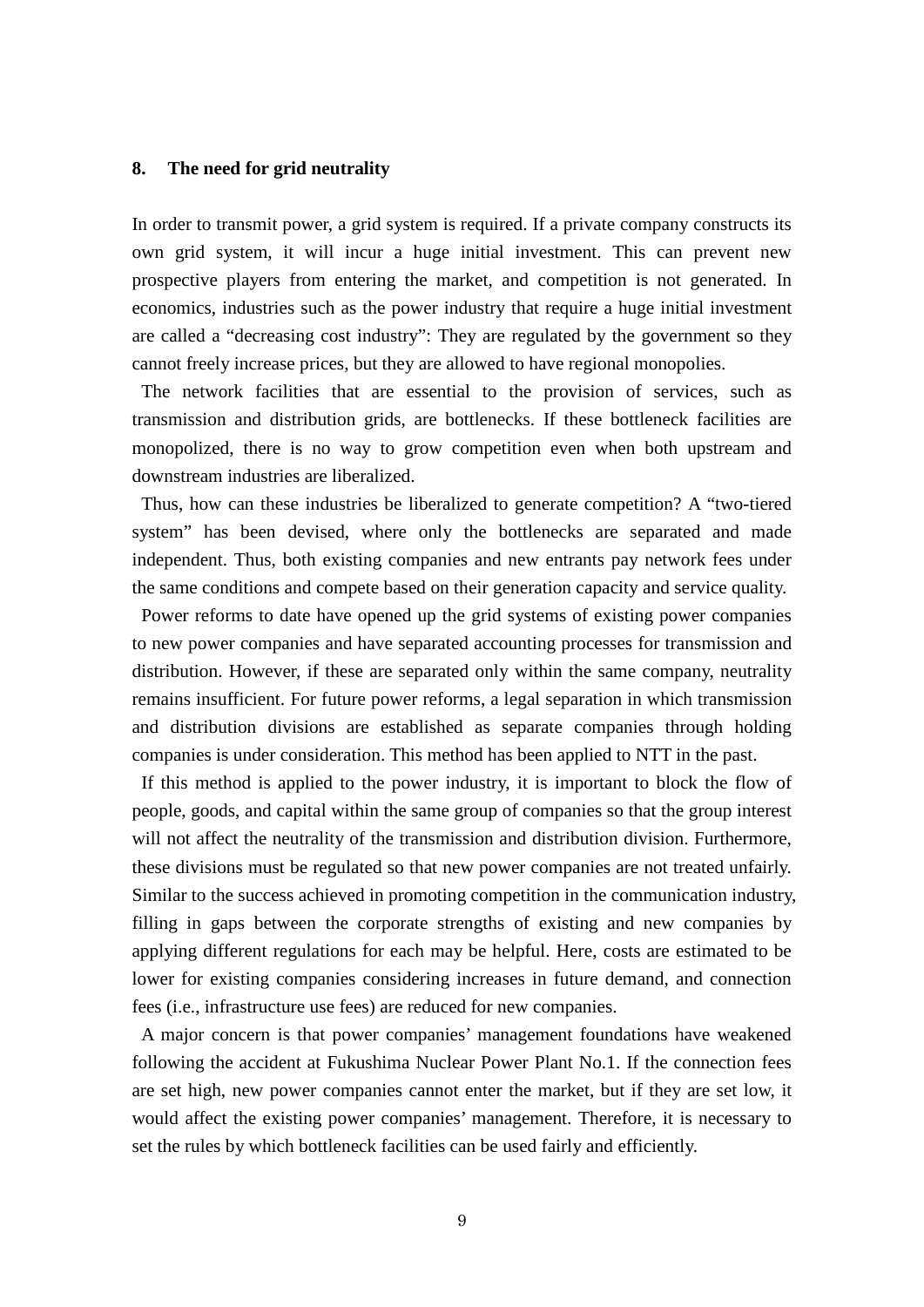### **9. Stable supply through market leverage**

Liberalization would effectively improve the management efficiency of power companies, but it may cause uncertainty that will result in players refraining from investing in power plants and grids. Power companies have been obliged to guarantee the power supply in exchange for regional monopolies. After 2016, when the full-scale liberalization of the power retail market is set to be implemented, this obligation will be abolished and it will become the responsibility of the power retailers.

Concerns exist that power generation companies will run out of funds required to upgrade their power generation equipment. This process will take over 10 years in construction alone, because future capacity use cannot be predicted and there will be a cap on power prices (i.e., the missing money problem).

How can long-term investment be secured? The government is studying the possibility of establishing a "capacity market," where grid operators and power retailers trade in "future generation capacity." Whereas the wholesale power market trades in "current power capacity," this capacity market trades the right to purchase "future power capacity." If power retailers that are obliged to secure the power supply can set prices based on generation capacity, it may become easier for power-generating companies to calculate the expected return on their investments.

Although the Unites States and Europe have liberalized power long ago, they are still in the trial and error stage. Although Japan can refer to market prices that reflect the expected supply and demand for power when creating a plan for power source development, it is difficult to foresee the changes that will occur concerning regulations or systems. As a backup plan in the event that the capacity market does not function effectively, a mechanism is being considered in which the organization that adjusts power supply and demand (i.e., the agency operating the grid over a large area) that will be established in 2015 can participate in trading.

In recent years, new mechanisms has been devised so that goods previously considered untradeable in a market can be traded through a matching system for determining optimal trade combinations or auctions where buyers bid for goods. In fiscal year 2012, the Nobel Prize for Economics was granted to a researcher of one such market design. Economists must determine how the power supply can be stably secured while controlling uncertainty and speculation.